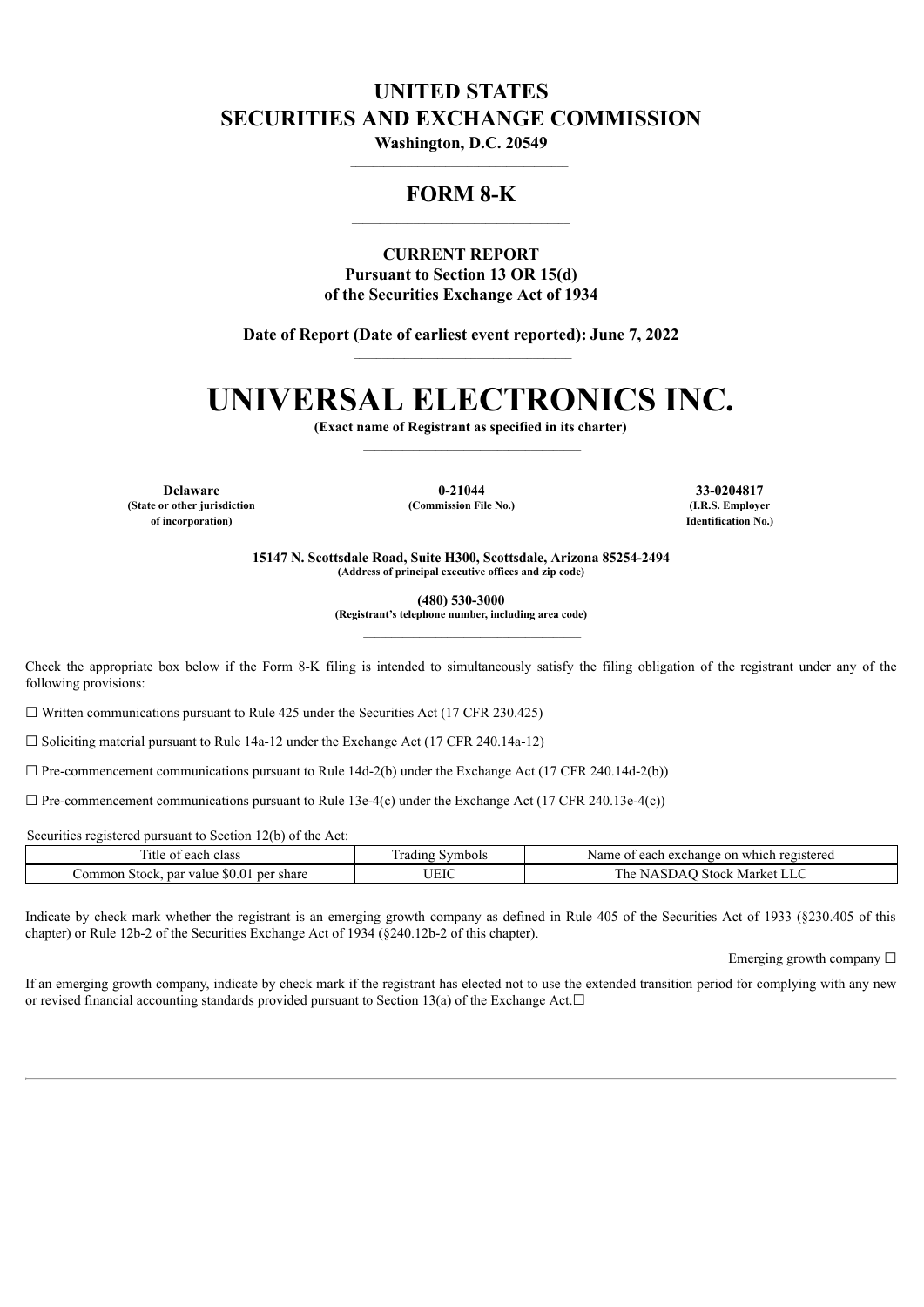#### **Item 5.07 Submission of Matters to a Vote of Security Holders.**

Universal Electronics Inc. (the "Company") held its annual meeting of stockholders on June 7, 2022, and the following matters were voted on at that meeting:

1. The election of the following directors who will serve until their successors are elected and qualified or until their earlier death or resignation:

| <b>Director</b>     | For        | Withheld  | <b>Broker Non-Votes</b> | Uncast |
|---------------------|------------|-----------|-------------------------|--------|
| Paul D. Arling      | 9,274,281  | 1,948,731 | 696,571                 |        |
| Satiiv S. Chahil    | 10,091,390 | 1,131,622 | 696,571                 |        |
| Sue Ann R. Hamilton | 9,831,435  | 1,391,577 | 696,571                 |        |
| William C. Mulligan | 8,818,366  | 2,404,646 | 696,571                 |        |
| Carl E. Vogel       | 10,636,886 | 586,126   | 696,571                 |        |
| Edward K. Zinser    | 10,806,556 | 416.456   | 696,571                 |        |

2. Stockholders approved an advisory resolution on the Company's named executive officer compensation as follows:

| ÷<br>FOI      | <b>\gainst</b> | Abstain       | -Votes<br>Broker<br>Non | ∪ncast<br>. |
|---------------|----------------|---------------|-------------------------|-------------|
| $\epsilon$ 00 | ιm             | $\epsilon$ or | $- - -$<br>691          |             |

3. The ratification of the appointment of the independent registered public accounting firm Grant Thornton LLP was approved by the following vote:

| For | Against         | Abstain     | <b>Broker Non-Votes</b><br>and the contract of the con- | ' ncas. |
|-----|-----------------|-------------|---------------------------------------------------------|---------|
| ٦r  | 449<br>$\Omega$ | 59۶<br>- 11 |                                                         |         |
|     |                 |             |                                                         |         |